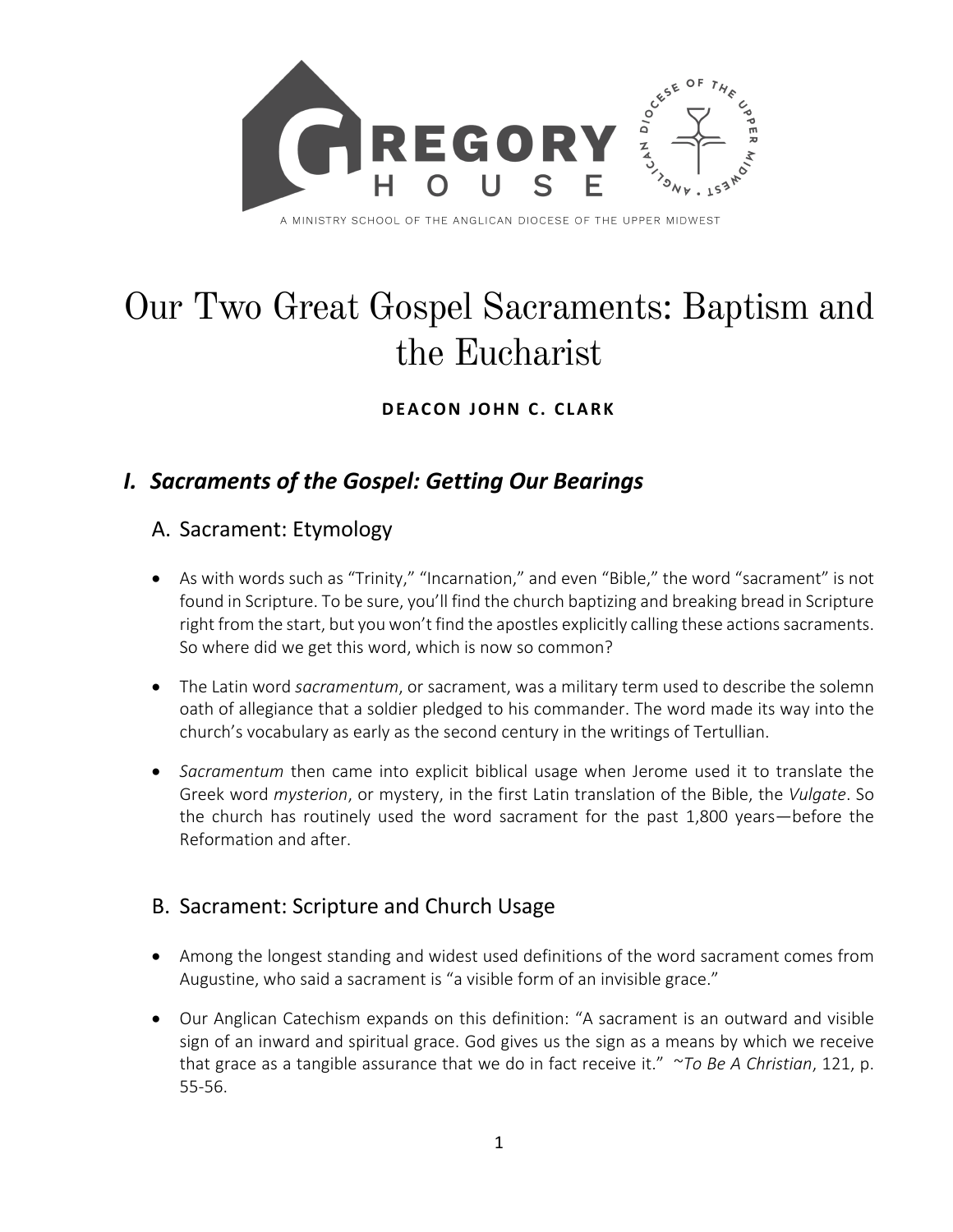

- In other words, a sacrament is a physical, material, tangible, touchable sign by which the Lord seals upon our consciences the promises of his good will toward us in order to strengthen and sustain our faith in his promises to us.
- Romans 4:11 reads: "He [Abraham] received the sign of circumcision as a seal of the righteousness that he had by faith while he still uncircumcised."
- This language of sign and seal tells us something precious and profound about the two great gospel sacraments of Baptism and the Eucharist.
- As signs, the realities of water, bread, and wine *point* beyond themselves to the great redeeming accomplishments of Jesus Christ for us. And as seals, they *convey* to us the pledge—the strong and sure promise—of God's graciousness to us in Jesus Christ.
- So the sacraments are primarily about God's gracious action, about how God we receive God's grace. In other words, Baptism and the Eucharist bestow and confirm the realities of the gospel by pointing us to Christ and binding us to him!

#### C. On Sign and Symbol

- Baptism and the Eucharist are surely signs, but not only in the way we often think of signs. They not like road signs, which merely point out the meaning of their referents at a distance. No, Baptism and the Eucharist are signs in the true, full sense of being symbols. For a symbol does not just point from one thing to another, but rather serves to join two things together (Note: *symbol* combines the Greek words "together" and "throw").
- Baptism and the Eucharist are tangible, touchable—even testable!—signs that really and truly participate in the grand realities for which they stand.
- God uses Baptism and the Eucharist as means to communicate what they symbolize. In other words, God does not deceive us when he offers these sacramental gifts to us—they are not hollow and empty but full and bountiful, because these sacramental gifts really and truly bestow what they symbolize.

#### D. Jesus Christ: Source, Substance, and Goal of the Sacraments

- The sacraments should bring home to us with considerable force that God delights in using that which is physical and material to communicate salvation to humanity.
- This should strike us as wonderful and magnificent, but not as "out of the blue," given that Jesus Christ, the Word made flesh, is the true meeting place (tabernacle/temple) of God and humanity, spirit and matter, invisible and visible. As Paul declares, Christ is the visible "icon" of the invisible God (Colossians 1:15).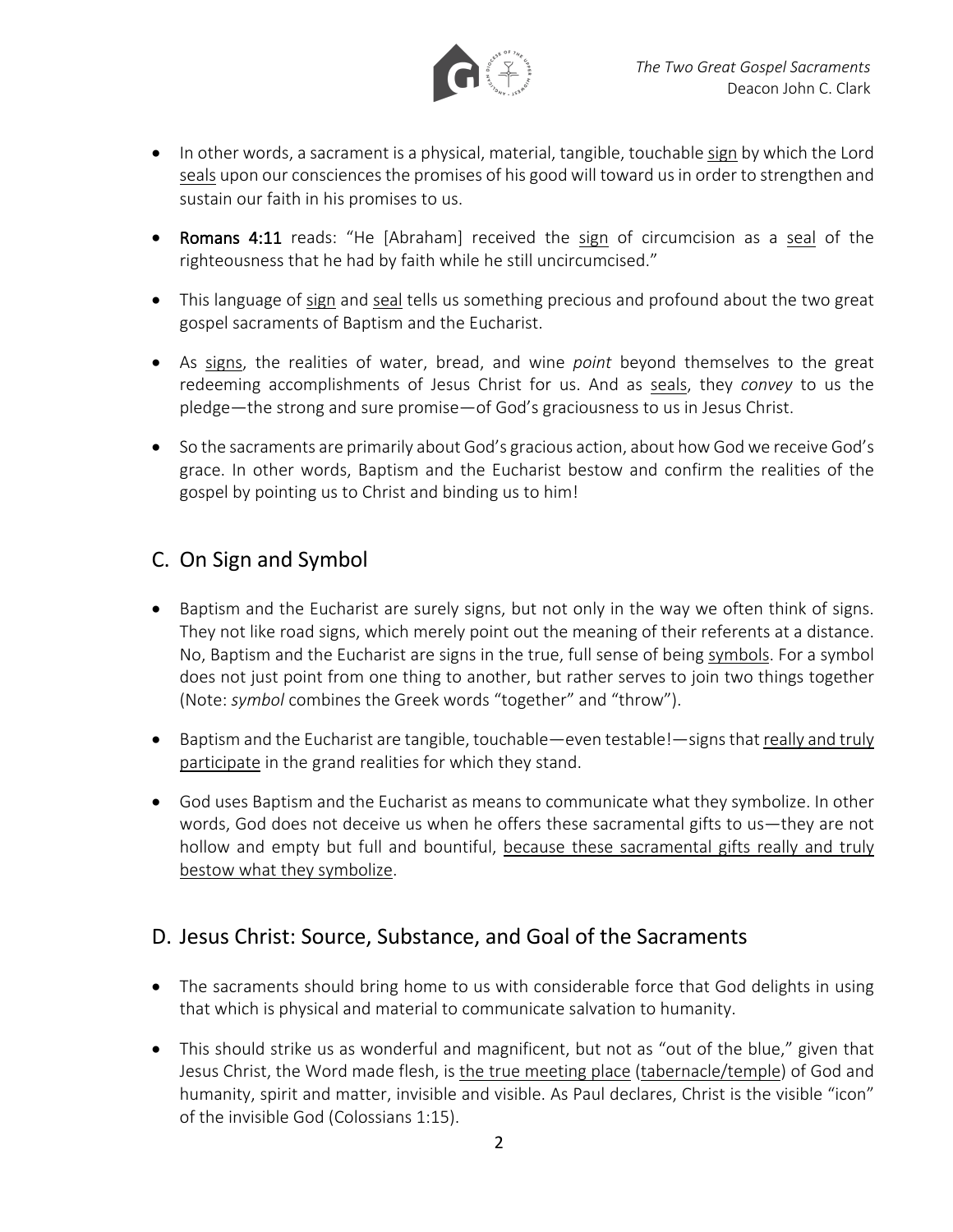

• Thus in the human Christ, who truly, really, and completely shares our creaturely existence, God comes to us and unites himself to us. Because Christ's death and resurrection seal all God's promises to us, what we know and experience through the sacraments is what we know and experience in Christ and his gospel! As such, the sacraments are means by which God fortifies and deepens our union with Christ. He, then, is the source, the substance, and the goal of the sacraments—that is, Jesus Christ is the quintessential sacrament. John Calvin put it like this:

"Christ is the matter or (if you prefer) the substance of all the sacraments; for in him they have all their firmness, and they do not promise anything apart from him." ~John Calvin, *Institutes*, 4.14.16.

- We joyfully confess—and rightly so!—that Christ alone is our salvation. And if Christ alone is our salvation, then what do we receive in the sacraments? Do we receive some*thing* more than Christ? Some*thing* less than Christ? Some*thing* other than Christ? No! We receive Christ himself! We receive Christ himself in yet another mode, as there is nothing in them that is not already in him. In other words, they are gospel sacraments, signs and seals of the salvation we have *in Christ*. Therefore:
	- 1. In Baptism we are united with Christ as we are plunged into his new humanity, human and divine, dead and risen, ascended and sitting at God's right hand.
	- 2. In the Eucharist we are fed, nourished, and fortified with Christ's glorious new humanity through the Spirit.

#### E. How Do the Sacraments Operate?

When we ask this question, we are seeking to clarify how God deepens and strengthens our union with Christ through Baptism and the Eucharist. This involves four crucial components:

- 1. Our union with Christ is fortified and deepened in the sacraments through the powerful yet "secret" working of the Holy Spirit.
- 2. Our union with Christ is fortified and deepened in the sacraments through the physical elements of water, bread, and wine.
- 3. Our union with Christ is fortified and deepened through the physical elements of water, bread, and wine when they are joined to the proclamation of Holy Scripture/the gospel.
- 4. Our union with Christ is fortified and deepened through the physical elements of water, bread, and wine when they are joined to the proclamation of Holy Scripture/the gospel and received through faith.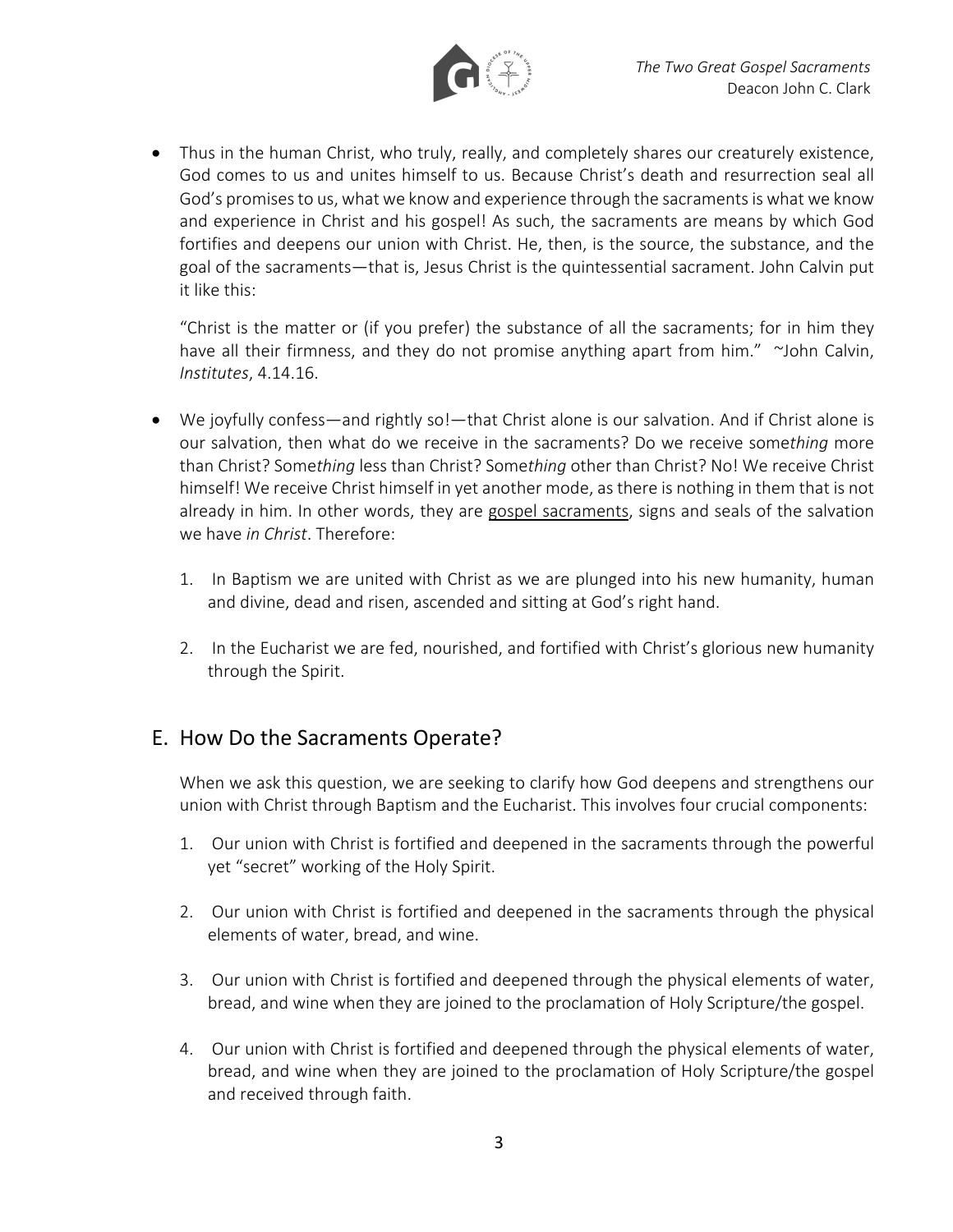

## *II. The Gospel Sacrament of Baptism*

"Do you not know that all of us who have been baptized into Christ Jesus were baptized into his death? We were buried therefore with him by baptism into death, in order that, just as Christ was raised from the dead by the glory of the Father, we too might walk in newness of life…. For the death he died he died to sin, once for all, but the life he lives he lives to God. So you too must consider yourself dead to sin and alive to God in Christ Jesus" (Romans 6:3-4, 10-11).

"Having been buried with Christ in baptism, in which you were also raised with him through faith in the powerful working of God, who raised him from the dead…. And you, who were dead in your trespasses…God made you alive together with him, having forgiven us all our trespasses" (Colossians 2:12-13).

## A. The Meaning of Baptism: Our Immersion into Christ and His Church

- Our Anglican Catechism states that baptism is the sign and seal of: "The inward and spiritual grace [of] death to sin and new birth to righteousness, through union with Christ in his death and resurrection." ~*To Be A Christian*, 127, p. 57.
- Baptism pictures our death, burial, and resurrection in and with Jesus Christ, thus baptism is a profound and beautiful picture of our salvation—of our being immersed, included, literally incorporated—into Christ and all that he is for us.
- Baptism simultaneously signifies: 1) our union with Christ in his death, burial, and resurrection; 2) the washing away of our sins; and 3) our inclusion of our bodies into the body of Christ, such that we are individually members of the body of the church.
- Baptism answers the questions: *Who are we? And what does it mean to be saved?*
- Baptism is not *merely* a picture, but a symbol and seal of our being united with Christ as we are plunged into his new humanity. That is *precisely* why the Bible does not talk about Baptism as some well-intentioned Christians do—namely, as "an important step in our discipleship." Rather, Scripture puts Baptism and salvation into the closest proximity (Mark 16:16; Acts 2:38; 1 Peter 3:21). Baptism is not a **suggestion** in Scripture, it is a **command** (Matthew 28:19; Acts 2:38).

# *III. The Gospel Sacrament of the Eucharist*

"Truly, truly, I say to you, unless you eat the flesh and drink the blood of the Son of Man, you have no life in you…. For my flesh is true food, and my blood true drink" (John 6:52-71).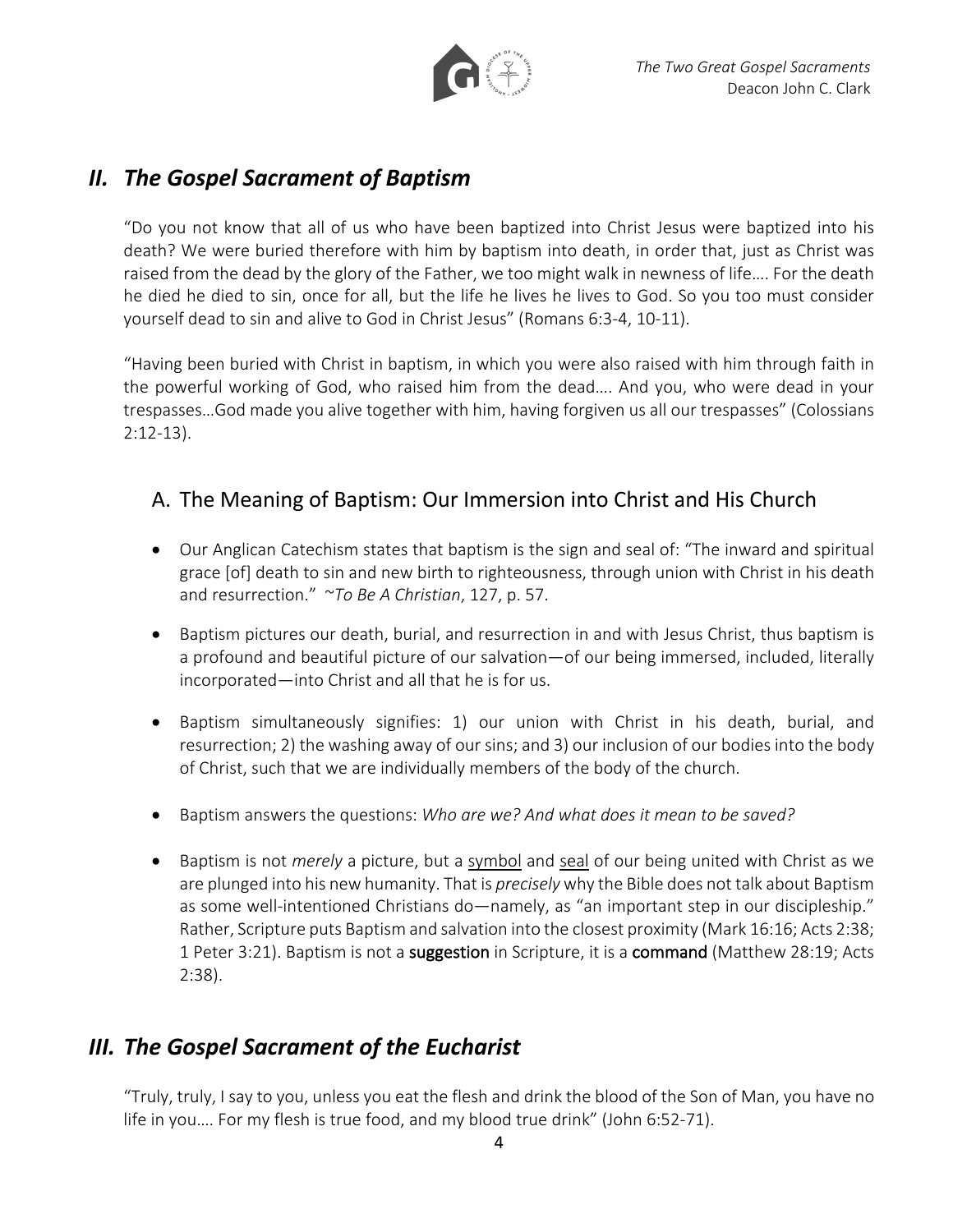

"The cup which we bless, is it not our participation in the blood of Christ? And the bread which we break, is it not our participation in the body of Christ?" (1 Corinthians 10:16).

#### A. The Biblical Institution of the Eucharist

- Matthew 26:26-29; Luke 22:13-23.
- First Corinthians 11:23ff. Like Baptism, the Eucharist is not so much a suggestion as an assumption or command. It is an *identity marker* of the church, signifying to us and others that we are truly and really the body of Jesus Christ.
- The foreshadowing of the Eucharist in the Hebrew Scriptures is striking and distinctive: Note the parallels with Exodus 12. Jesus institutes the Supper at the Passover meal! He is the perfect lamb, whose blood is efficacious to deliver and preserve God's people, and whose flesh is eaten. What is more, this is an eschatological feast: "For as often as you eat this bread and drink this cup, you proclaim the Lord's death until he comes" (1 Corinthians 11:26).

#### B. The Meaning of the Eucharist

- The Eucharist gives us a vivid picture of our union with Jesus Christ. Note well: Jesus did not give us a wooden cross, nails, or a crown of thorns by which to remember him. And if that was his primary objective, it seems that such things would do a better job. But instead, he gives us bread and wine, and tells us to eat and drink his flesh and blood. Why? That we might all the better grasp in what—or better, in whom—we participate! This is a stunning picture of our *salvation*, by which God reminds us time and again that we are partakers of the crucified, resurrected Jesus Christ. Much like Baptism, the Eucharist helps us understand what—or better, who—our salvation *is*.
- The Eucharist is *the visible word of God*—that is, *the gospel* in tangible (touch-able, smellable, taste-able form). In the Eucharist, then, we are continually nourished and fortified by Christ, just as we are in the preaching of the gospel.
- The Eucharist is the sign and seal of our partaking of/our participation in Christ, for it is only as we partake of Christ himself that we receive Christ's benefits (thus John 6:52-71 and 1 Corinthians 10:16).
- The Eucharist is the sign and seal of the union of believers in one body (1 Corinthians 10:17-18). Just as all believers partake of the one body and blood of Jesus Christ, they are consequently conformed more and more to the body of Christ. In other words, the Eucharist tells the church *whose* she is, and therefore *who* she is.